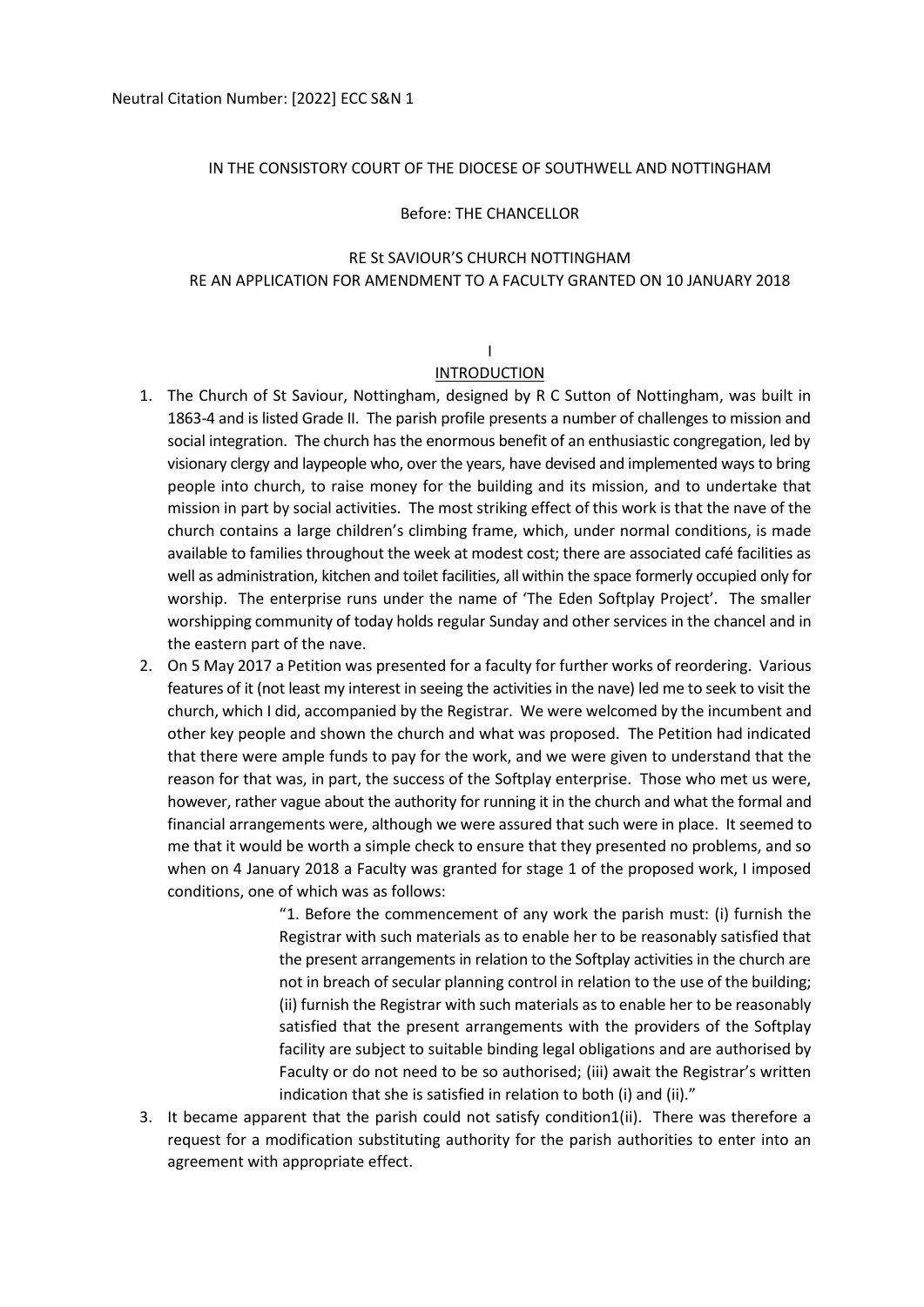- 4. The present proceedings, and this judgment, are solely on the proposed amendment, supported by a draft of the proposed agreement. There was a hearing on 16 March 2020, at which the parish was represented by Mr Cain Ormondroyd, instructed by Lee Bolton Monier Williams; the Archdeacon of Nottingham, although not cited, also attended and addressed me. Almost immediately following the hearing, all activities in St Saviour's had to cease because of arrangements made to control the spread of the Covid-19 virus, and those arrangements also slowed down legal and administrative work in the Diocese and elsewhere. That mattered, because for reasons outlined below, perusal of the papers after the hearing raised a number of points of concern relevant to the outcome of the proceedings and affecting not specifically the Petitioners but KM Play Limited, the other party to the proposed agreement. It has not been possible to resolve all those concerns. Not surprisingly, the parish presses for a decision. Recent correspondence to the Registrar suggests that the applicants take a position on some of those points which, on the present state of the evidence they produced, it might be impossible to determine without a further hearing.
- 5. That, I think, would be disproportionate, but the concerns do not simply vanish. On the other hand, there is no good reason to suppose that any further delay would result in progress at any acceptable speed, and the parish cannot be expected to wait indefinitely for legal authority to run the softplay enterprise (although, as I explain below, the proceedings, and the need to apply for the amendment, have not in fact interfered with its continuation). It may be that, because of the particular facts and circumstances of this case, there is never going to be an ideal time to make a decision. It is, however, primarily the Petitioners' task to demonstrate that the proposed arrangement is a proper one, meeting any proper concerns by obtaining all relevant information, if necessary from the other party to the proposed agreement. These are the practical factors contributing to both the substantive decisions I make and to the specific terms of the amendment which will be granted in accordance with this judgment.
- 6. In Part II I set out what I believe to be the correct position on a number of matters of principle. The proposal involves a number of areas of law and the statements are necessarily brief and summary; they are set out baldly as a series of propositions on various topics, without citing authority. They are not intended to be a comprehensive guide, but to give the basis for what follows, in particular by referring to such parts of the general law as is raised by the various contributions to the debate in this case, not least in the Parish's recent letters to the Registrar. In Part III I set out such parts of the procedural and factual history as are necessary in order to enable this judgment to be read without reference to the copious documentation. Part IV discusses the application of the law to the facts. The final part contains the decision and sets out the way forward. When I do not need to draw any distinction I refer in general to the incumbent, the PCC, and the Churchwardens of St Saviour's, and their legal representatives as 'the Parish' and use a plural verb; I refer to KM Play Limited as 'the Company' with a singular verb; by 'St Saviour's' I mean the church building as distinct from its community; and by 'Softplay' I mean the whole of the enterprise, present and future, including its administration and ancillary activities.

II

#### LEGAL PRINCIPLES

7. The faculty jurisdiction applies to all Church of England churches and their contents, to their churchyards and (regardless of consecration) to property falling within the curtilage of a church that is within the faculty jurisdiction. A faculty is required for any works affecting a church building and its contents, including the fabric, ornaments, furniture or fixtures,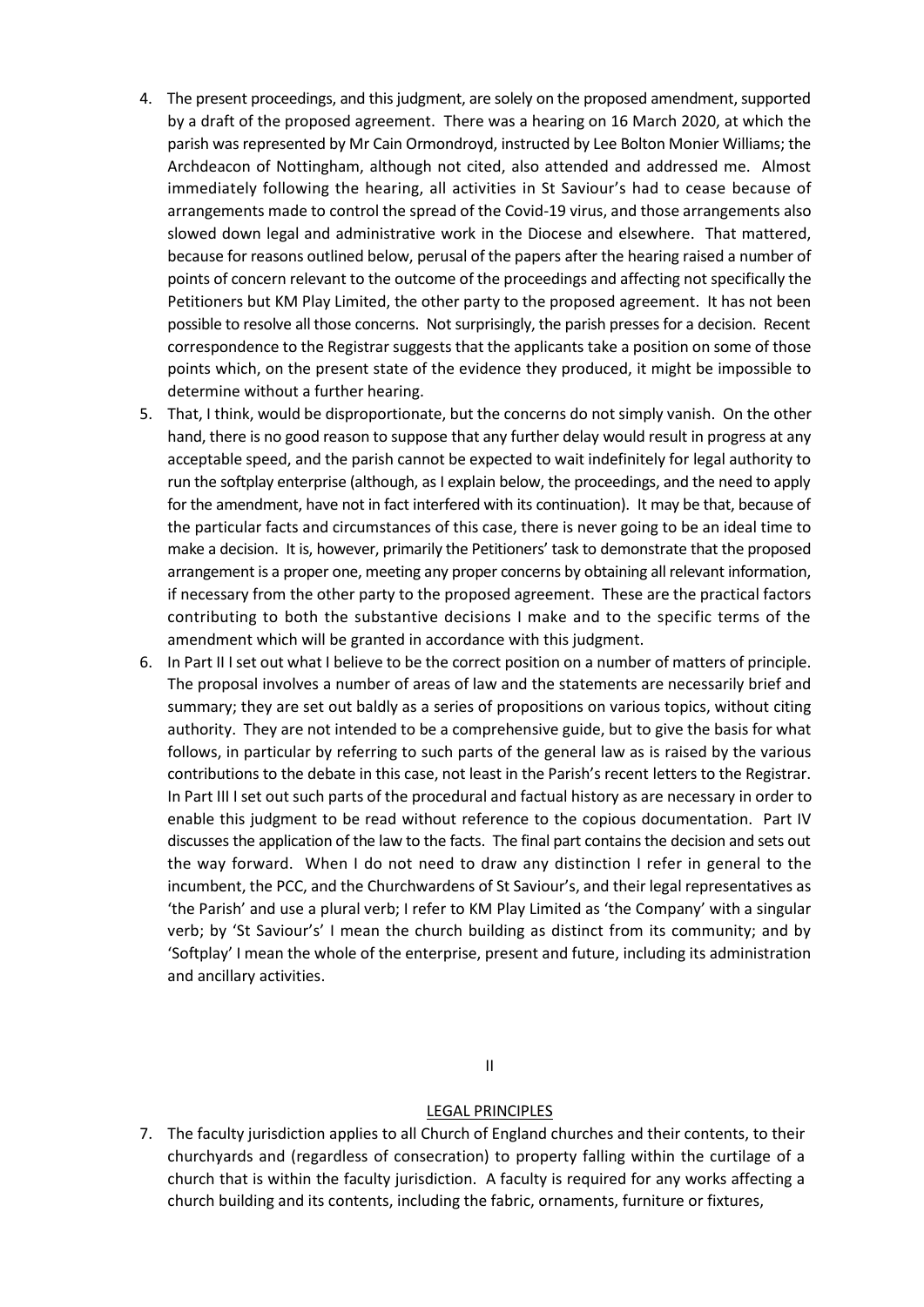whether by way of addition, removal, alteration or repair, or moving within the church, unless the work comes within List A or List B attached to the Faculty Jurisdiction Rules 2015 (as amended). A faculty may also be required for certain activities or arrangements within Churches subject to the faculty jurisdiction. It is unlawful to undertake work or an activity for which a faculty is required and has not been actually obtained, and no member of the clergy, churchwarden or PCC ought to allow or take part in it. The grant of a faculty does not negate the requirement for any other permissions, for example planning consent; and the existence of such secular requirements does not affect the faculty jurisdiction; nor, in principle, does the grant of any required secular permission mean that a faculty should be granted.

- 8. The faculty jurisdiction is exercised in the Consistory Court of the Diocese by the Chancellor as Ordinary. Broadly speaking, the grant or refusal of a faculty is always a matter for the exercise of the Chancellor's judicial discretion. If the faculty is granted, the work or activity will be lawful, because the faculty renders lawful what would otherwise be unlawful. The grant of a faculty does not oblige the Petitioner to do what the faculty permits.
- 9. In exercising the faculty jurisdiction the court has an inquisitorial function in accordance with the Civilian legal heritage of the Canon law. It is not merely concerned with the wishes of the Petitioners, even if (as is usual) there is no formal opposition. There is no procedure similar to that in civil litigation where in the absence of opposition there may be summary judgment or an order by consent. The court always has the task of evaluating the proposal against a number of factors, including legality, compliance with the doctrine of the Church of England, the heritage significance of a listed building, and any other matters that may count in favour of, or against, the proposal. The court is always concerned to recognise that those who seek a present change are also in a sense trustees for their successors; and by its scrutiny of proposals seeks to ensure that if a faculty is granted as sought, it will not have undesirable effects. Proceedings for a faculty are brought to the court by the petitioners, and it is for the petitioners to make their case. The court never acts as an opponent, but is obliged to ensure that the church (in every sense) and its interests are protected and not endangered. The court does not, however, have any jurisdiction to decide how a parish spends money or what its financial priorities should be, although it should be concerned if a proposal seems likely to impose unexpected financial liabilities.
- 10. The church building itself is vested in the incumbent. Movables within the church belong to the churchwardens as a quasi-corporation. Neither of those propositions gives those concerned any right of dealing with their property as owner, because of the overarching control provided by the faculty jurisdiction and the trusts (whether or not in the technical sense) to which church property is subject. But nobody ese can claim ownership. The one general exception is that of monuments to the dead.
- 11. A company formed under the Companies Acts is a legal person, separate from the individuals or organisations who may have formed it or who may own interests in it. Its constitution is contained in its Memorandum and Articles of Association, and it makes decisions in the ways set out there and in the Companies Acts, typically by its Board of Directors: those who own interests in the Company do not make its decisions and cannot speak for it or make commitments on its behalf. A company can enter into contracts, can sue and can be sued, although its obligations may be limited by its share capital or the terms of the members' guarantees.
- 12. What purposes are charitable has been the subject of much discussion and litigation over the ages. There are a number of recognisable 'heads of charity' now codified in s 3 of the Charities Act 2011, but a purpose cannot be charitable unless it is for the public benefit, a notion which itself is somewhat variable. A body or trust cannot be a charity unless all its purposes are exclusively charitable. Charities have some benefits in exemption for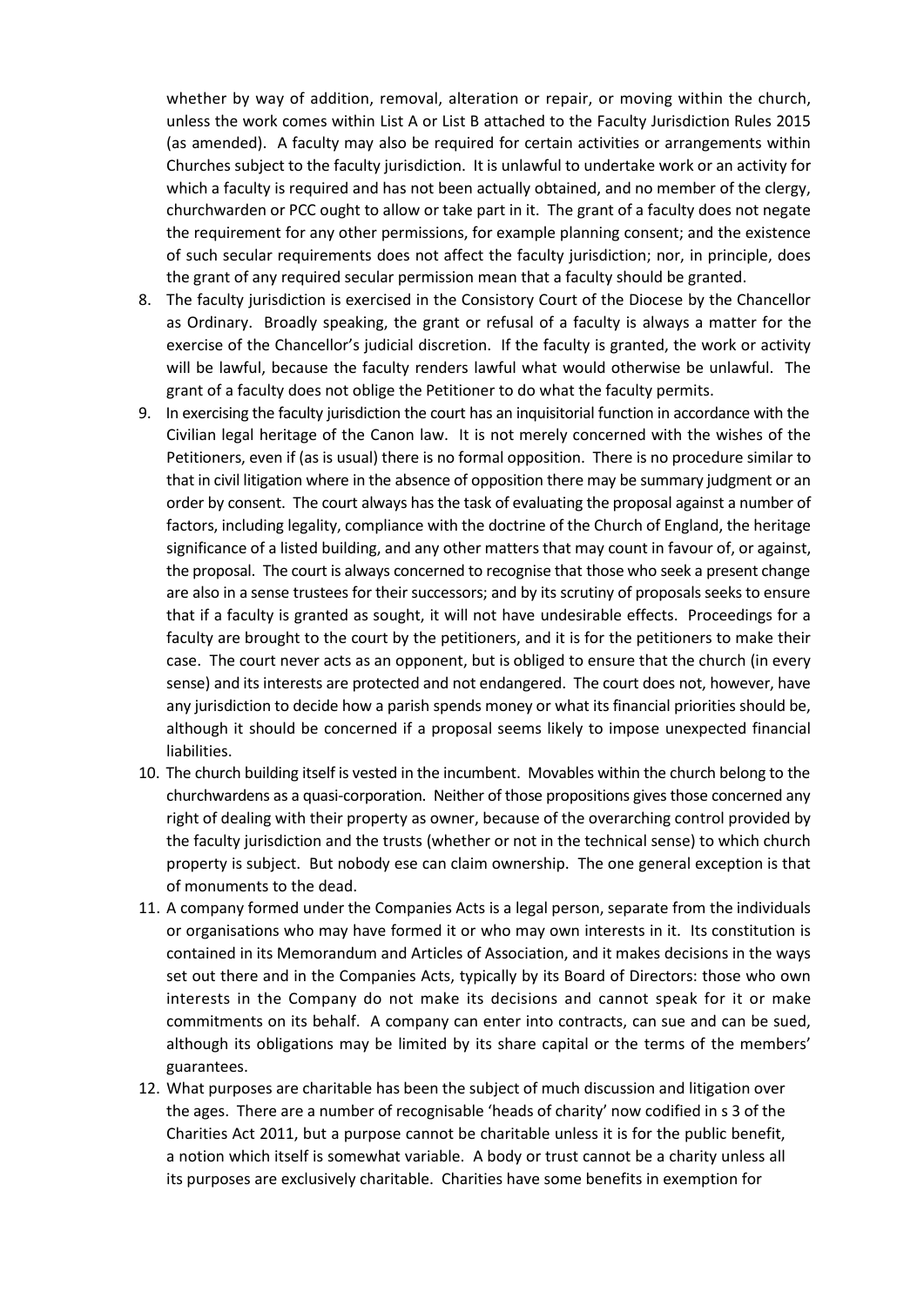certain taxes and other technical advantages connected with their constitution. But because a charity has purposes that are exclusively for the public benefit, they are subject to public supervision and control, and to that end are required, unless exempt, to be registered with the Charity Commission by virtue of provisions in Part 4 of the Charities Act.

#### III

### Procedural History

- 13. It is not necessary to go into great detail. What is past is past, and a number of those involved are no longer in post. The purpose of this decision is to ensure a sound basis for the future.
- 14. One complication, which has made the proceedings rather difficult for everybody, is the very existence of KM Play Limited, the Company. It is a company limited by guarantee. It was originally set up as a subsidiary of another company associated with the parish, but, the other company having ceased to exist, is now directly owned by the parish, and its Board of Directors has included a number of people intimately concerned with management of the parish, including at various times the incumbent, the incumbent's spouse, churchwardens, and other members of the PCC. The purpose of its existence is, however, to be separate from the parish for the purpose of running Softplay; and there is no doubt that it exists because the Parish had advice from the Diocese that that was the best way to proceed in order to be ready to undertake Softplay as a substantial commercial exercise and ensure that neither the Parish nor the Diocese were directly implicated in Softplay. It has operated throughout in this way, taking all responsibility for the financial and administrative arrangements and paying the profit (if any) to the PCC.
- 15. Its separate identity has to be recognised. It is artificial, but that is the intention; and the artifice must be maintained. The proposed Licence is an agreement between the Parish and the Company. In form that is the same sort of thing as a Licence granted by a parish to a utility company to lay a main. One would not expect the company to have to be a party to the proceedings; but one would also not expect the parish to purport itself to represent the company's views. In the present case the Parish obviously has access to the views of the Company. It is notable, however, that it has not sought to bring them very much to the attention of the Court. Instead, it has relied on its own assertions. I consider one of the effects of this further below. I also allude to another difficulty, which is the lack of real separation between the interests of the two parties who propose to enter into a legal relationship which has important and reciprocal obligations for them. The Court needs to be able to be confident, if only for the purpose of protecting the interests of the Parish, that the relations set up by that relationship will be in practice what the terms of the contract portray.
- 16. As I have already indicated, the Parish was unable to comply with the condition in the 2018 faculty. That immediately meant that what I had been assured was a mere formality of reference to existing documentation became a problem, and it meant that the works which are the subject of the 2018 faculty could not for the moment begin. I am unable to explain how it was that the parish thought that arrangements were already in place. There were various, not entirely consistent, attempts to deal with the matter. There was an assertion that no faculty was required. There was an assertion that the condition could be fulfilled by entering into a new arrangement as distinct from exhibiting the present arrangement. At one point I was shown what purported to be a very recent lease of part of St Saviour's to the Company. Fortunately that document was of no effect because it failed to have the essential characteristics of a lease: in any event a lease would not have been suitable, and would have required special authorisation.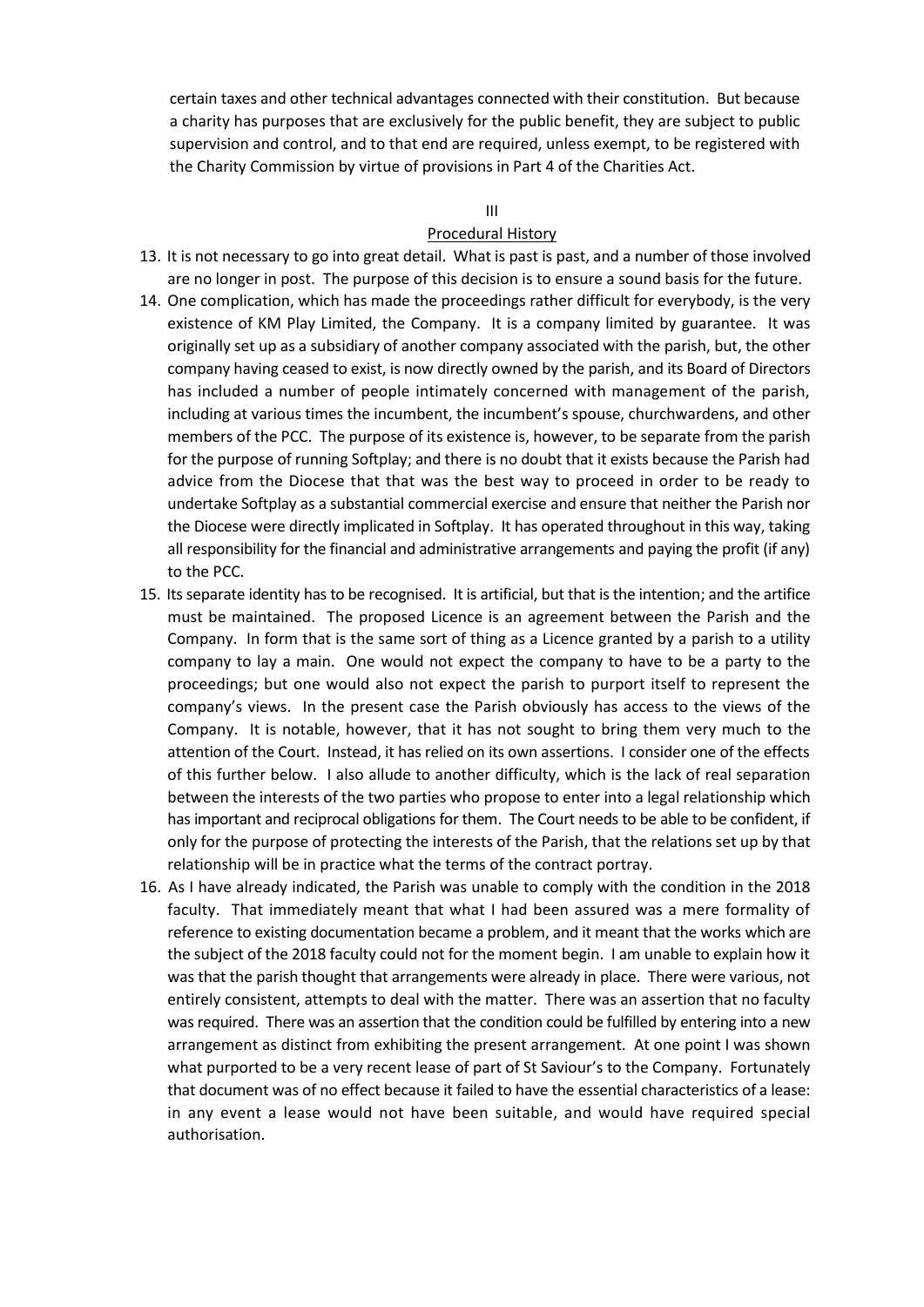- 17. Eventually it became clear to me, if not to the parish, that the use of the bulk of the church by the Company in order to run Softplay for many years had been wholly without the necessary authorisation. It also became clear that the Parish would require legal advice. At this point the Parish asserted that they ought not to have to pay for legal advice, but that instead the Diocese should pay. I indicated that matters would need to be explored at a hearing, but the Parish said that no hearing was necessary. I am told by the Registrar that she received an enormous number of emails and that the Parish took a disproportionate amount of her time. I saw some of the emails. There is a great deal of lengthy pleading, and a great deal of complaint that the 'Parish was being taken to court', but little in the way of evidence. The Registrar dealt with them as Registrar, reminding the Parish, frequently, that she was not able as an officer of the court to give legal advice to petitioners. I issued directions setting out the issues on which there would need to be evidence and argument (although these had in reality been apparent for a very long time), pointing out that the present procedure was exactly that which should have been gone through when the apparatus was first ready for use or at latest when the incumbent took office and should have checked that such things were in order, and requiring the Parish to supply a bundle of supporting documentary evidence for the hearing. Whatever the Parish may say, there can be little doubt that it has not been easy for the Court to secure reliable information on the basis of which decisions could be made, or evidence supporting the various assertions being made; and there is no doubt in my mind that much less energy was being spent on pursuing the matter expeditiously than on making complaints that in essence were complaints that the parish was being required to comply with the law.
- 18. This is not the place for recrimination of any sort, or for giving detailed examples. I have set out the above only in order to give context to what happened next, as it has been the subject of perhaps not entirely apposite reference in the Parish's recent letters to the Registrar. Throughout the period of time to which I refer, I had done my best to give the Parish the benefit of the doubt. Although the original assumption that the issue was a mere formality had been displaced, I continued to assume that in due course the matter would be sorted out readily on the basis of materials which the Parish would adduce. In particular, and acting on that assumption, I had indicated that the present arrangements could continue pending the determination of the application for the amendment. (That arrangement is still in operation.)
- 19. On 21 November 2019, and after consultation with the Parish, the hearing was set for 23 January 2020. On 14 January the Registrar was sent an email complaining that the Parish were (despite now being professionally advised) previously unaware that they were liable to pay the costs of the time the Registrar and the Court had to spend on their affairs, and that they had no prospect of being able to afford that, or of obtaining the amendment sought (I do not know whether this was the effect of some advice they had been given). There was a robust response, drafted by me, repeating much of what had already been said but perhaps not understood, observing that the Parish were, if they chose, at liberty to withdraw the application for an amendment and cease Softplay forthwith, and ,that the materials on which the parish relied to establish what they had previously indicated was a strong case, were no doubt almost fully prepared for the hearing a few days later.
- 20. On 16 January the Registrar received an email from the Parish in the following terms:

"We have been unable to find an Advocate who will represent us in time so I am writing to seek a postponement please? Our willing barrister does not have availability until February."

She passed that email to me, as she was bound to do. No explanations were given for the sudden difficulty, given the length of time since the hearing had been fixed. The documents had not been submitted. There was no indication of when they would be. On the other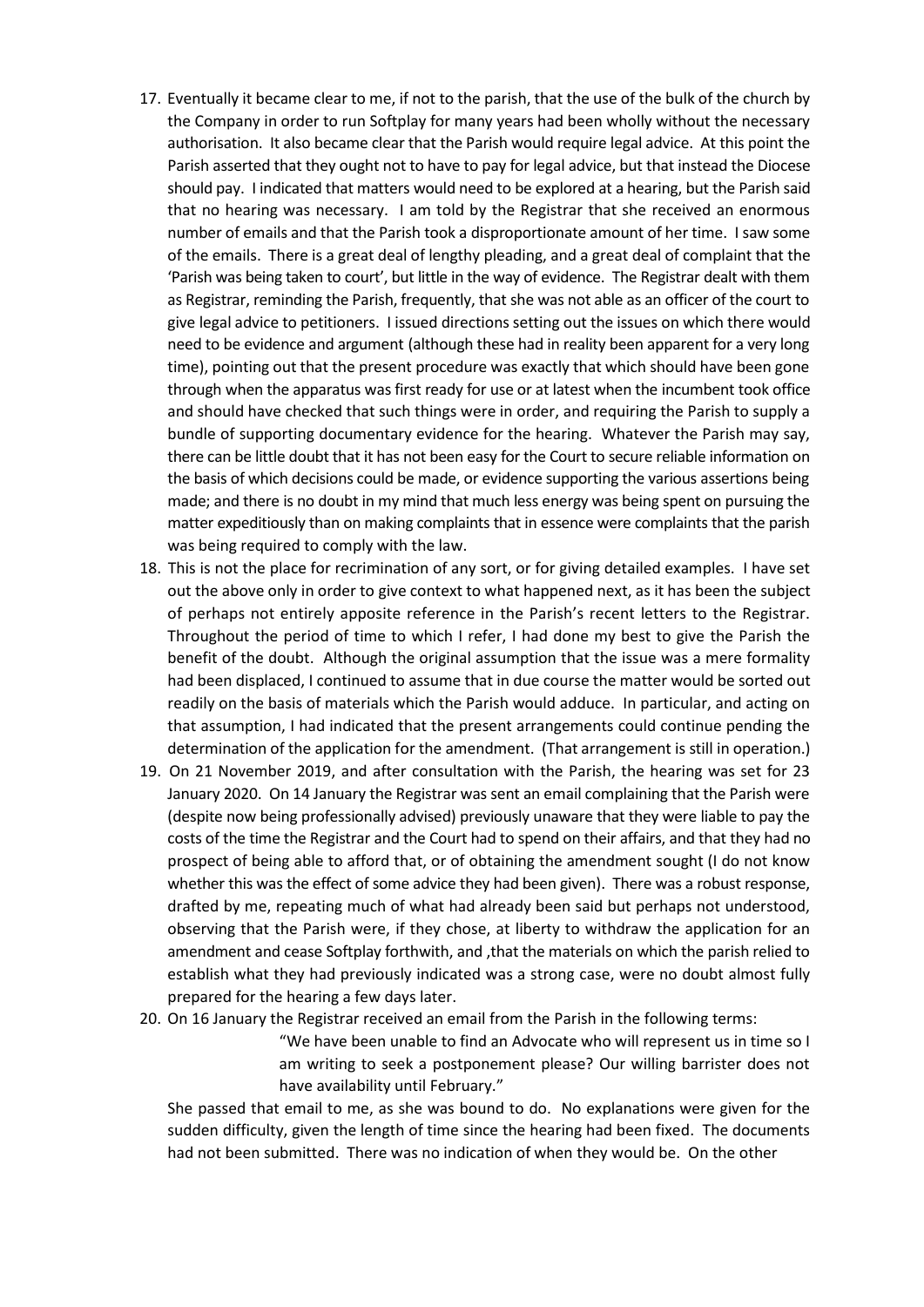hand the Parish had clearly indicated that they resisted the very idea of a hearing and perhaps even of submitting their application to the jurisdiction of the court, and had specifically said two days previously that they thought they would not obtain the amendment. In the circumstances it seemed to me appropriate to revisit my toleration in permitting Softplay to continue despite the absence of authorisation. I granted the adjournment requested, commenting that I regarded it as appropriate for the Parish to have the representation they preferred. I also decided that Softplay should cease until the Parish had made the proper arrangements for the determination of the issue. I therefore issued an injunction against Softplay taking place, to begin on 23 January, the date on which the hearing had been due to take place. I made it clear that the Court would take no further action on the application for amendment unless it received the hearing bundle and a list of available dates in a period I specified.

- 21. There were numerous further emails from the Parish. Amongst the most surprising assertions was that the email whose terms I have set out above was not a request for an adjournment and that I had no business understanding it as being one. In parallel, explanations were belatedly provided about why that email had been fully justified. Requests were made for copies of basic papers to enable the bundle to be assembled. But at last documents began to come in. The Parish wrote a substantial number of further emails asserting in substance that they should be allowed to continue with Softplay whether or not it was lawful; but one of them managed to hint that the hearing bundle was in fact ready. It was pointed out that all they needed to do was to send it to the Court with the available dates for a hearing: action of that sort, rather than complaints with no indication of progress, was likely to secure the lifting of the injunction. The bundle and a list of dates were sent in on 21 January and I immediately lifted the injunction, before it took effect. It had no effect on the operation of Softplay, but did cause the Parish to begin to understand its legal obligations. I have continued to apply de facto toleration of the existing arrangements since then. The hearing was duly re-fixed and took place, as I have said.
- 22. In case there should be any doubt about it, I must emphasise that I have never expressed, or indeed felt, any antipathy to the Softplay project. On the contrary, so far as I am able to do so, I share the Parish's enthusiasm for it. It is well-supported and well worked out; it fulfils a need in the community and has a real effect on mission. Nevertheless, the Parish, however laudable its intentions, does not thereby exempt itself from the faculty jurisdiction. The court needs to have the opportunity to apply the protective and supervisory principles to which I have referred in paragraph 9 above.

#### IV

#### Discussion

- 23. Three questions were identified for decision. The first is whether a faculty is needed for either the use of St Saviour's for Softplay or for the Parish to enter into a contract with the Company. The Parish's position had been that no Faculty was required, but by the time of the hearing Mr Omondroyd's position was as follows. No faculty is required for an activity which is incidental to the mission of the church and not inconsistent with it, alternatively, if a faculty is required, the Court will exercise its jurisdiction 'sparingly'. A Faculty is, however, required (and is now sought by the application for amendment) to allow the Parish to enter into the Licence agreement.
- 24. The authorities adduced in support of the first proposition are to my mind unpersuasive. I am not confident that use inconsistent with the mission of the church (as distinct from being merely secular) could be permitted in a consecrated space even by Faculty: see also below.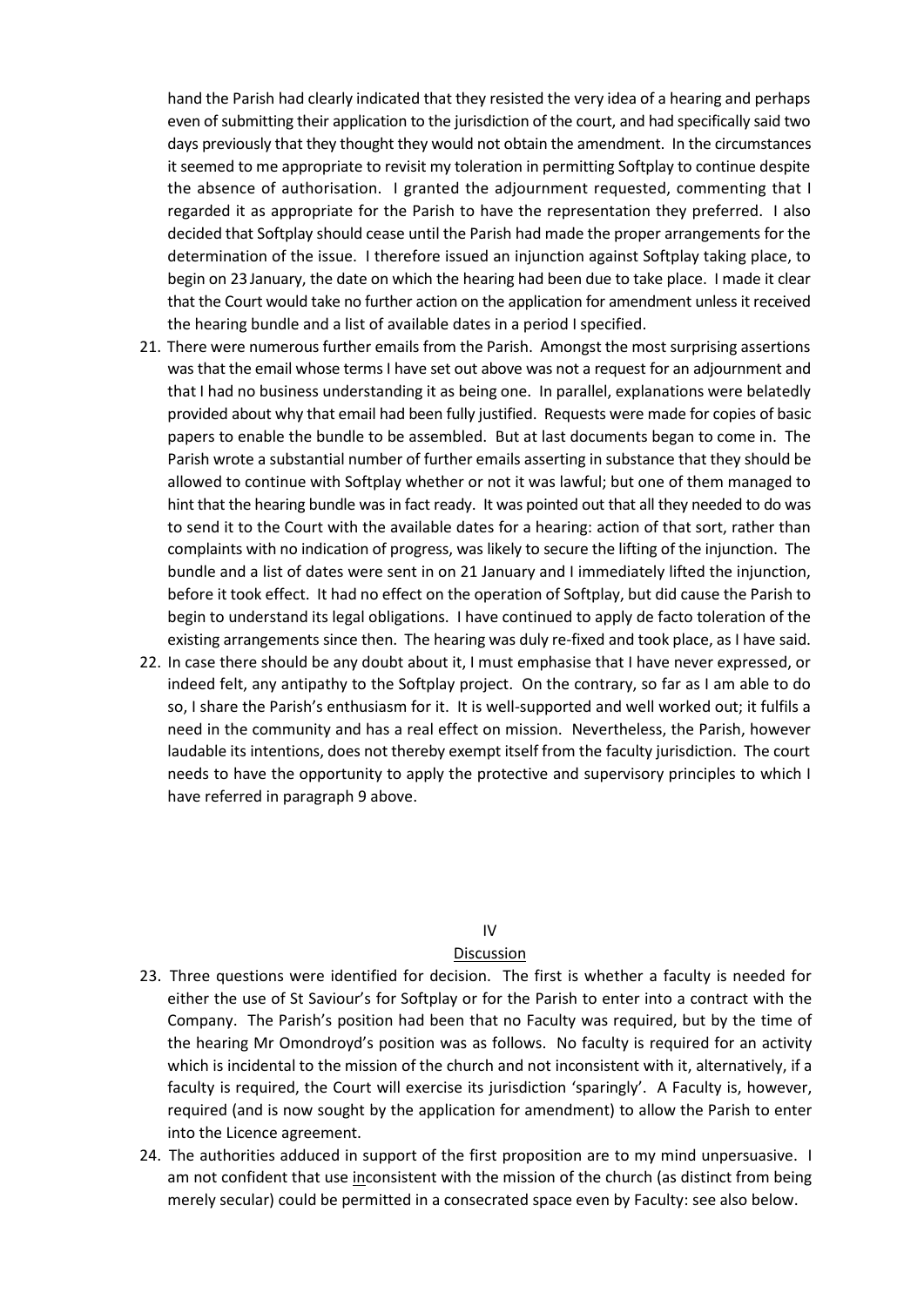The authorities cited deal mostly with the question whether or not the activity in question can properly be allowed, rather than whether it needs a faculty. Mr Ormondroyd's second proposition is not easy to understand from the Parish's point of view, unless it derives from what would be a surprising misapprehension that the faculty jurisdiction is restrictive rather than facilitative: one would expect him to argue that the jurisdiction to grant a faculty should be exercised generously.

25. If there had been any authority directly on point and supportive of the Parish' s stance I would no doubt have been referred to it. The Church Buildings Review Group set out what it regarded as the correct legal position in Appendix 3 to its Report of 2015, and the Church of England's Legal Advisory Commission has adopted parts of that Appendix as a statement of the law, to a different part of which Mr Ormondroyd did refer. I see no good reason for departing from it. The relevant paragraphs are as follows; I have added emphasis to the most significant parts:

> "6. Although the incumbent (in his or her corporate capacity) will normally be the person who grants the licence or the lease, the incumbent cannot do so except under the authority of a faculty. That is for a number of reasons. First it is because although the property in the church and churchyard is vested in the incumbent in right of his or her office, it is subject to the control of the Ordinary (in the person of the chancellor as judge of the consistory court). Secondly, a consecrated church cannot lawfully be used for secular purposes except under the authority of a faculty. …

> 7. That means that before a licence or a lease can be entered into, it is necessary to submit a petition to the consistory court and to obtain a faculty. The petition will normally be accompanied by a draft of the proposed licence or lease.

> 8. There are no special statutory provisions which govern the exercise of the faculty jurisdiction to authorise the grant of a licence. But the court cannot grant a faculty for a licence to use a church in a way which would be inconsistent with its status as a consecrated building as such use would be unlawful. Provided that the proposed use is consistent with the church's consecrated status, the court has a discretion whether to grant a faculty. The court will wish to be satisfied that if the licence is granted the building will continue to be a church and that the proposed use will not prevent its use as a church when it is required for that purpose – which will not merely be on Sundays but also, for example, for the occasional offices."

- 26. The answer to both parts of the question is therefore in the affirmative: both the use and the agreement require Faculty authorisation.
- 27. The second question is whether in principle a faculty ought to pass for Softplay. Mr Ormondroyd devoted a great deal of his skeleton argument to this, citing a number of examples of cases where a secular use has been permitted in a consecrated church, despite the possibility of physical intrusion into the spaces needed or used for worship, and despite the fact that the secular use would take a much greater part of the week than worship.
- 28. I am grateful for these submissions, but, to my mind, one of them is not only more powerful than the others: it is essentially determinative. The nave of St Saviour's contains a large apparatus erected following the grant of a faculty for the purpose, intended precisely for Softplay, and reasonably capable of no other use. The grant of Faculty 17422 in July 2013 necessarily imports the view that St Saviour's is suitably used for Softplay, by the use of the apparatus installed then or something similar. Nobody has suggested that that Faculty should be amended or that the permissions to build the structure and have it in the church should be revisited.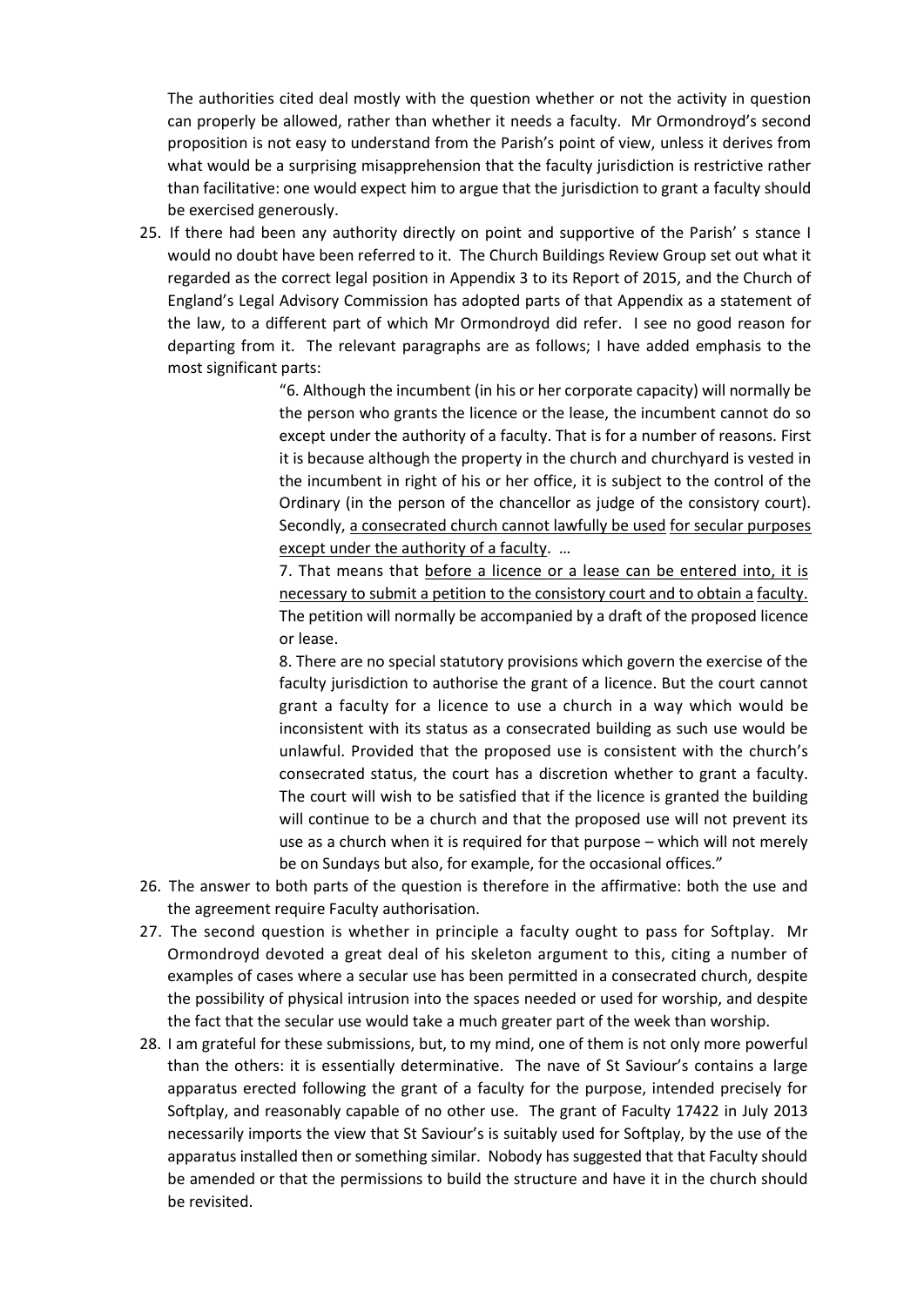- 29. It follows that in principle the activity of Softplay is appropriate for St Saviour's and that in principle a faculty for that use could be granted. As indicated above I include the ancillary activity of the café in the term 'Softplay', because it is clear that the re-ordering Faculty 17422 authorised was from the first intended to provide premises for such ancillary services.
- 30. I should emphasise, however, that the resolution of this second question in favour of the parish does not affect the answer to the first. A Faculty was required for the activity itself (as distinct from the physical changes to St Saviour's), and for any arrangement for the activity to be provided by another body. Conducting, or allowing the Company to conduct, Softplay was unlawful in the absence of a faculty sought and obtained. No such faculty has previously even been sought.
- 31. The third question, and the most troublesome, is whether there should be a faculty authorising the Parish to enter into the proposed Licence agreement with the Company. The terms of the agreement have been the subject of professional drafting and redrafting in accordance with the Parish's needs and aspirations and I do not raise any questions about the terms, save in looking at the overall obligations. I have a few small reservations, mostly about dates, which I set out in the next Part.
- 32. The effect of the Licence would be very beneficial for the Parish. The Company undertakes to pay the Parish £500 per month, regardless of the profitability of Softplay, subject only to 'revision' at the instance of the parish. The Company undertakes a number of obligations in respect of the running of Softplay and the maintenance of the frame and the associated facilities, and will on request reimburse the Parish for its share of utility bills. The Company also undertakes to secure and maintain specified insurance cover, again regardless of profitability. The parish essentially loses nothing, because it can obtain the use of the nave and suspend Softplay even at short notice.
- 33. The cost to the Parish is a little more subtle. It would be regarded by all other authorities, including the Diocese, as having a guaranteed income from the Company. If there was nonpayment by the Company, the Parish could be expected to enforce the terms of the payment clause, if necessary by taking action against the Company. It could be expected not to reduce the income due to it by revision of the payments clause, but to increase them in line with inflation at least. Despite its closeness to the company, the Parish would need to be able to prioritise the financial rights of the Parish, for the benefit of all those currently involved and their successors, against the basically secular commercial interests of the Company. The Company's status as a Company Limited by Guarantee means that apart from its existing assets (including actual income) there would be no other funds from which the payments could be made. Further, although not a matter capable properly of being of interest to the Parish (because of the terms of the Licence under which such things are the responsibility of the Company), a similar concern about the availability of funds to pay liabilities would arise in the case of the Company's paid employees and its other contractual arrangements, including the payment of insurance premiums.
- 34. There are two issues here. The first relates to the question whether the Parish would in fact be capable of asserting its interests against the company, given the closeness, both structural and personal, of the Company to a number of those involved in the management of the Parish. I asked a number of questions about this at the hearing. In response I received assurances, but there was no real indication of any way in which distance had actually been maintained and conflict of interest avoided. (A Conflicts of Interest Policy was prepared in the Parish only after the hearing.) It would not obviously be right to allow a Licence to be executed that might cause the Parish to be persuaded, against its own financial interests, to assist the Company, or to be in a position where conflicts of interest might realistically put the Parish under great strain.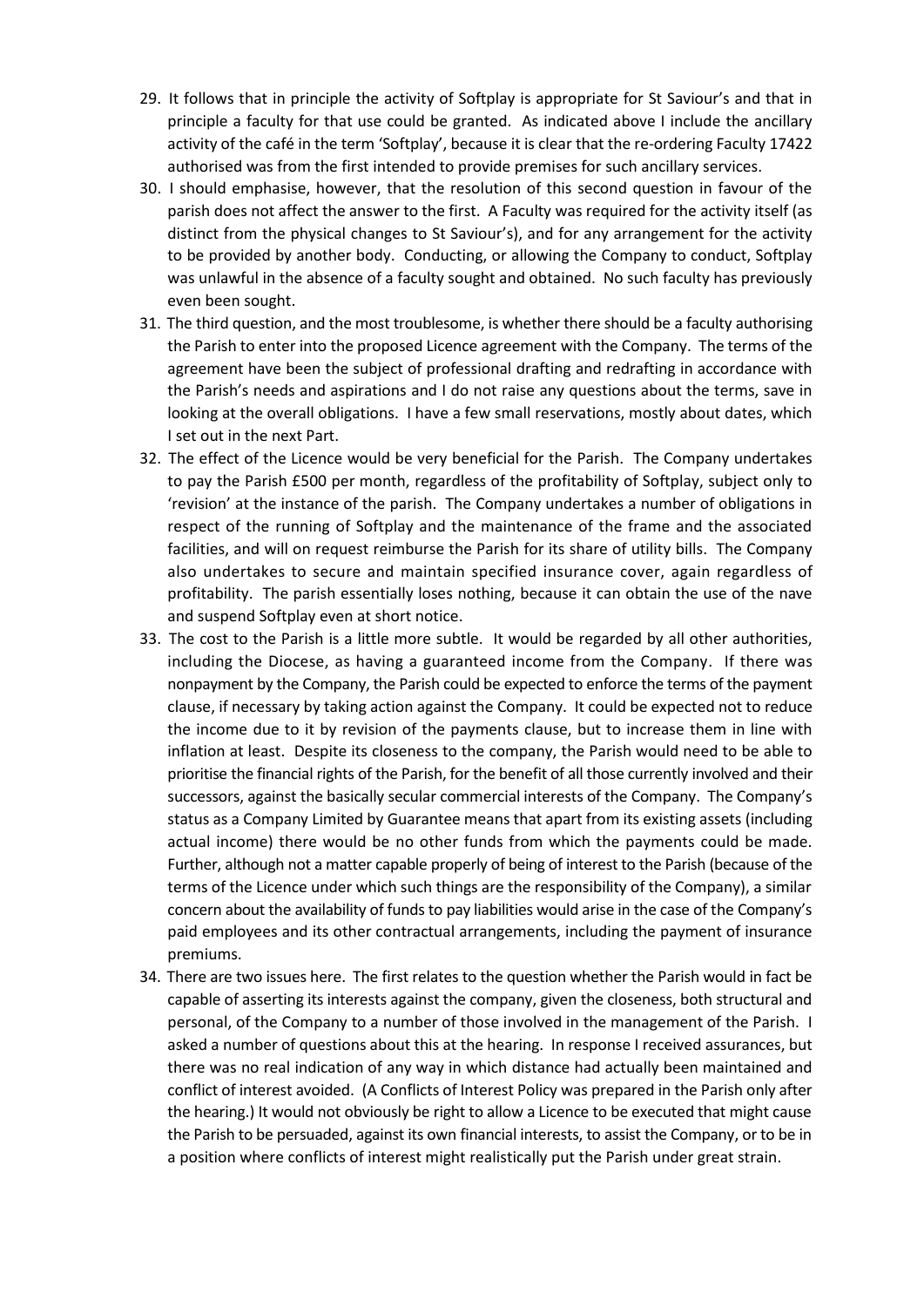- 35. The second issue relates to the funds of the Company. The Company's accounts as presented over the previous years indicate that it has assets of substantial value. If that is right, it would do a great deal to reduce any concern about financial defaults. But nothing in the accounts showed what the assets might be. The only thing of potential value with which the Company has been concerned is the apparatus itself. In my view, however, for reasons set out below, the Company does not and cannot own the apparatus, and much of the other property in the church to which the Company may have a claim is likely to be of much reduced (or entirely unrealisable) financial value because it cannot be removed from the church except under authority of a faculty.
- 36. The Parish has responded to this concern by asserting (on behalf of the Parish, of course, not the Company) that the Company does own the apparatus. It is said that 'the softplay apparatus does belong to K M Play, and indeed all assets and liabilities of the softplay endeavour have been placed in K M Play'. The Parish does not give any indication of how that could have happened as regards any physical asset, in particular the apparatus. There was a substantial loan from the Diocese, but I have not seen anything to show that it was made to the Company rather than to the Parish. The largest payment in the PCC accounts for 'Softplay' is in the accounts for 2012, before the Company came into existence (and also before the faculty permitting the installation of the apparatus). But even if there was some device by which the materials for constructing the apparatus were obtained and installed by the Company rather than the Parish, the apparatus itself, being a fixture in the church, has (in the absence of any special arrangement, and there is none) passed into the same ownership as the building to which it is attached. And, as indicated above, even if the Company was able to establish any right of ownership (and it has not attempted to do so: I have not been shown anything on the matter from the Company) the valuation of that right would be subject to the consideration that it could not be removed from St Saviour's without a Faculty which, given that Softplay is considered desirable, might not be forthcoming if any other concern was able to offer Softplay there.
- 37. Those considerations may have been prompted by the fact that as I came to prepare this judgment it became clear that there would be no income from Softplay for some time, and that if the Licence had been executed at the time it was originally proposed, the difficulties to which I allude above would be very apparent. While trying to find my way through the various financial documents, however (which, as presented by the Parish, are apparently not all complete), two other concerns arose.
- 38. One relates to the governance and regulation of the Company. Its purposes clearly hint at the charitable, but that is standard form. More to the point, perhaps, in recent annual reports it has described itself as a charity. It is not, and never has been, registered as a charity. If it is a charity, as far as I can see, it ought to be registered, and the failure to register is of some importance for the reasons given at paragraph 12 above: it has failed in its obligation to subject itself to the public oversight required by law. The position of the Parish is now that the Company is not a charity, but I have nothing from the Company disclaiming its description of itself or explaining why it is not to be regarded as a charity. If it is not a charity, it ought not to describe itself as one, because that might mislead donors (for example charitable trusts that could by law contribute only to other charities). There may be a tax liability if the Company cannot claim exemption as a charity. I cannot reach a concluded view on this with the material available to me; but it would not obviously be right to allow the Parish to enter into contractual arrangements with an organisation that was failing to comply with the requirements of the law whether by inappropriate claim or failure to register.
- 39. The other concern relates to safeguarding. In relation to an enterprise chiefly serving families through their children, safeguarding is bound to be of the highest importance. It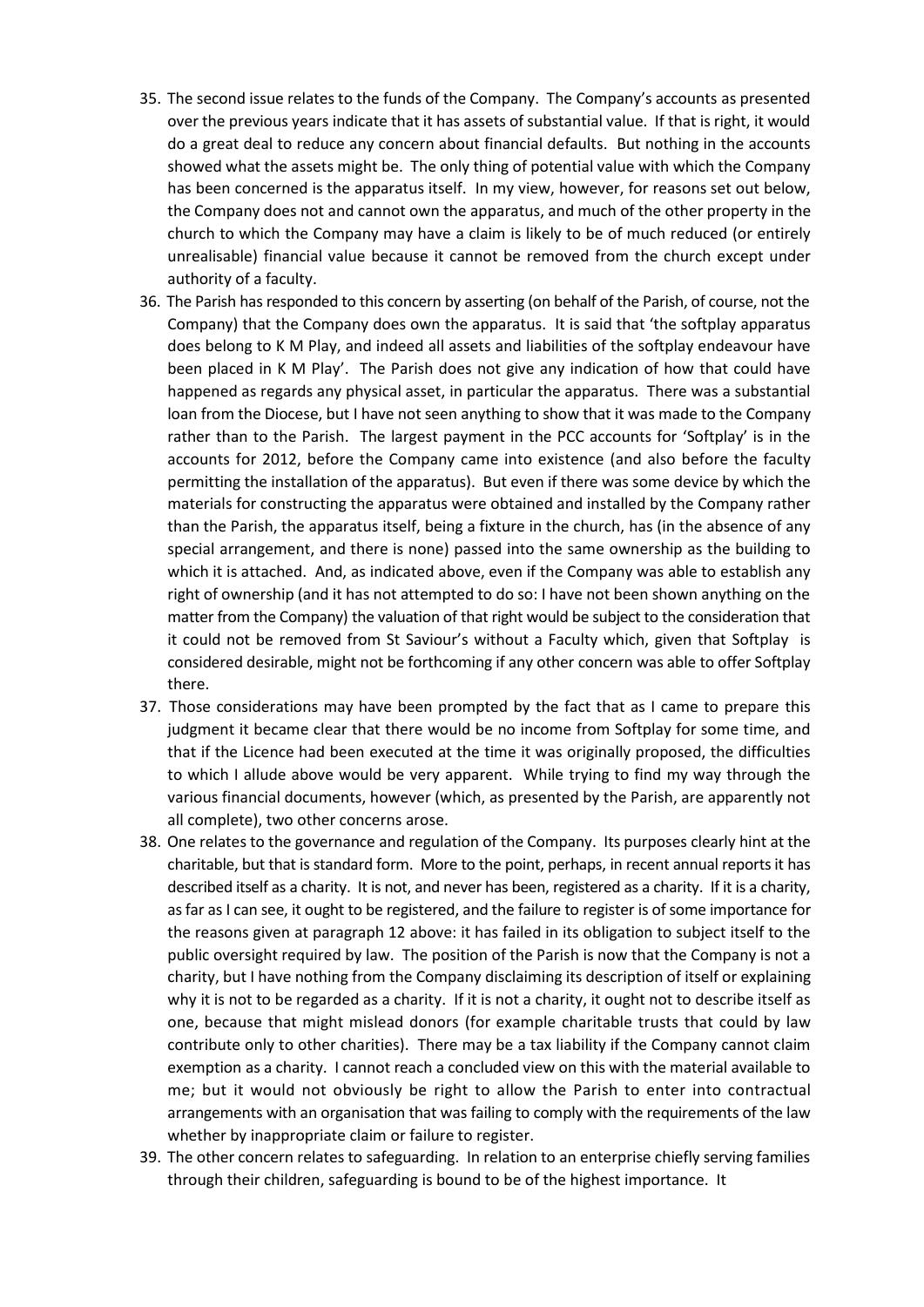seemed to me, on consideration, that the documents showing how the Company had actually been operating were not entirely consistent with either the rules it had itself imposed or with Diocesan guidelines. With the advantage of the lack of activity during lockdown, I asked the Diocesan Safeguarding Adviser to consider the position. He did so, and, I understand, had a long meeting with representatives of the Company. The outcome was as follows. The Company's operating practices required minor modifications to make them acceptable, but were inadequately documented. Diocesan consent for reopening following lockdown was given only on condition that the Safeguarding and Health & Safety documentation was satisfactorily revised. That was done only on 5 July 2021.

- 40. There is therefore no current concern about safeguarding, although that was not the position at the time of the hearing. I greatly welcome the removal of that concern. As with the financial issues, however, there is a subtler issue in relation to the Parish. The Parish remained responsible for all safeguarding matters in relation to activities within St Saviour's, whether Softplay or not. I do not doubt that they took them very seriously. As it appears, however, as well as minor ways in which the policy was unsatisfactory (of the sort, no doubt, which might happen in any organisation) the lack of documentation raises the question whether the Parish could properly have been in a position to assure itself that Softplay was not causing any safeguarding issues. It would not obviously be right to permit the Parish to enter into an arrangement which experience showed had, by apparent delegation, despite their best endeavours, allowed them to be less than alert in relation to their safeguarding duties.
- 41. All these concerns, some now relating directly only to the past but most having a continuing effect, caused and cause me to pause before being able to be satisfied that I should exercise my discretion in granting a faculty to permit the Parish to enter into the proposed Licence. Softplay is in principle acceptable and to be welcomed, but it looked and I am sorry to say still looks as though the Company, despite having been set up for specifically this purpose, is far from ideal as a contracting partner.

#### V

#### DECISION

- 42. On the other hand, it may be said, first, most of the problems identified have not in reality occurred despite the fact that the Company has been in existence for nearly ten years and has been operating Softplay for much of that time, albeit without lawful authority, and secondly that they may never happen and that it would be wrong to inhibit a potentially highly desirable project on the basis of unrealistic fears: the company may continue to flourish as it did before the pandemic, and make a comfortable profit from which it can make the payments due to the Parish. To a great extent I would agree with both those observations, but with reservations. The present proceedings are best thought of as an opportunity to get everything properly sorted out, and it therefore ought to be possible for all unanswered questions to be answered before any faculty is granted. Further, although much of the basis of the present application (including the very possibility of a contract between them) depends on the separation of the Parish from the Company, the Parish has almost always provided information on their own behalf and have obtained very little specifically and separately from the Company.
- 43. As I indicated at the beginning of this judgment and at other points within it, I do not consider that all the relevant questions can be properly answered on the material before me. It follows that some concerns remain. I have concluded, however, that the best solution is to allow the Licence to be entered into for a trial period long enough to test its working and to allow the Parish to assemble whatever information is necessary to dispel all concerns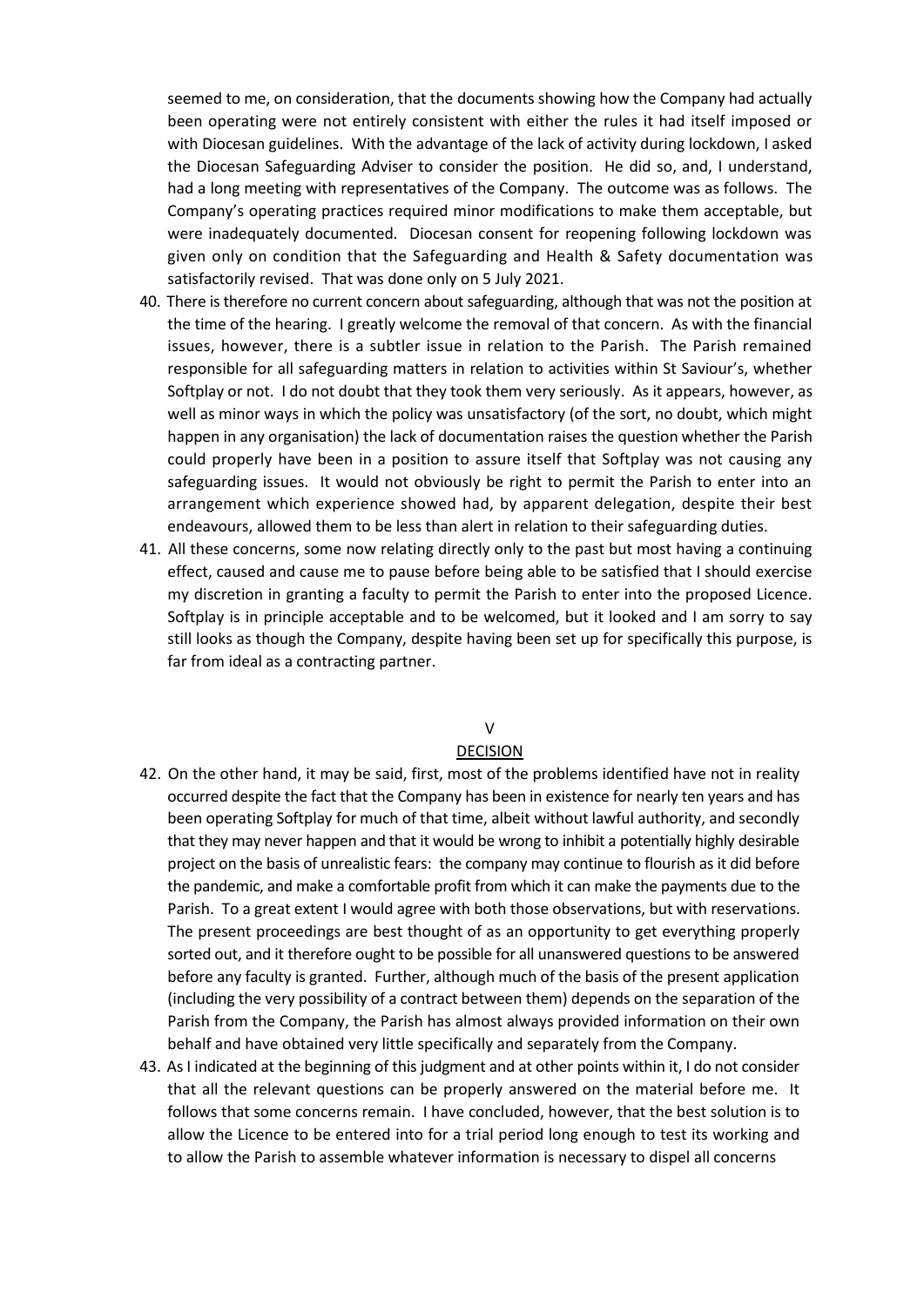(if possible) before the Licence is renewed. This will enable a structured approach to any remaining issues.

- 44. The draft Licence originally proposed was to be dated in 2018 and to last until 31 August 2024. It became apparent at the hearing that a number of minor amendments were necessary: they, and an amended draft, were submitted in April 2020. Because of the passage of time the proposed term of the Licence was modified to 31 August 2025, although for some reason the rights and obligations arising from the Licence were still to be treated as having arisen on the 'Commencement Date' of 10 January 2018. It will now be necessary to make further changes, particularly in respect of parties and dates. The Licence should not purport to regulate events before it is executed. It will no doubt be executed as soon as may be after the faculty passes the seal, and the appropriate length of the trial period is thirty months or so, during which both the PCC and the Company will have produced two sets of annual reports and accounts, and there will have been ample opportunity to test the operation of Softplay under this regime.
- 45. There will be an amendment to the 2018 faculty. It will authorise the Parish to enter into the Licence agreement in the form attached to the Parish's solicitor's email to the Registrar dated 3 April 2020, subject to the following further amendments: (i) the Commencement Date in clause 1.1 is to be the same as the date on which the Licence, having been executed by all parties, comes into force; (ii) Clause 7.1 is to be amended so as to read 'This License shall (subject to the other provisions of this clause) remain in force until 30 September 2024 and shall thereafter cease to have effect (save as regards rights and obligations already accrued) unless renewed in accordance with a faculty granted or amended by the Court' (iii) any necessary changes to the identity of the parties, and the dates in Clause 6.3.
- 46. If renewal of the Licence permitted by the present faculty is sought, the process will be by further amendment of this faculty, to which the following conditions apply and will be added by way of amendment. The application for amendment must be submitted to the Registrar so as to be received no later than 31 July 2024, accompanied by the following: (a) the PCC's accounts as approved at the APCMs in 2023 and 2024, showing the actual receipt by the parish of all the sums due under the licence and a full explanation of the reason for any downwards revision of the payment due and the procedure adopted in determining it; (b) the Company's independently approved accounts for its two previous accounting years, presented on the basis that it does not own or control anything belonging to the church, and that any other of its property that is subject to the faculty jurisdiction falls to be valued on the basis that it may not be able to be realised; (c) confirmation from the Charity Commissioners that they have inspected the Memorandum and Articles of Association of the company and are satisfied that it does not and did not require registration, and confirmation from HMRC that no tax is due from the Company; (d) confirmation no more than six months old from the Diocesan Safeguarding Adviser that there are no concerns about the operation of the enterprise; (e) a statement of truth by the churchwardens that there has been no work or activity in the church since the date of the 2018 faculty for which a faculty was by law required but was not obtained or was not at the time effective.
- 47. These requirements are not onerous. Their purpose is to demonstrate, in good time before the renewal date, that the expectations of the present proceedings have been fulfilled. There will be ample opportunity to have the documentation ready within the timescale set out. Indeed the arrangements to obtain that mentioned under (c) can (and indeed should) be begun straightaway.
- 48. If a renewal application is made in accordance with the above requirements, and if, as I hope, the operation is the success that this application and the draft Licence anticipate, there is unlikely to be any difficulty about renewal, probably for a further period of up to five years. If the requirements set out above are not complied with, there can be no expectation